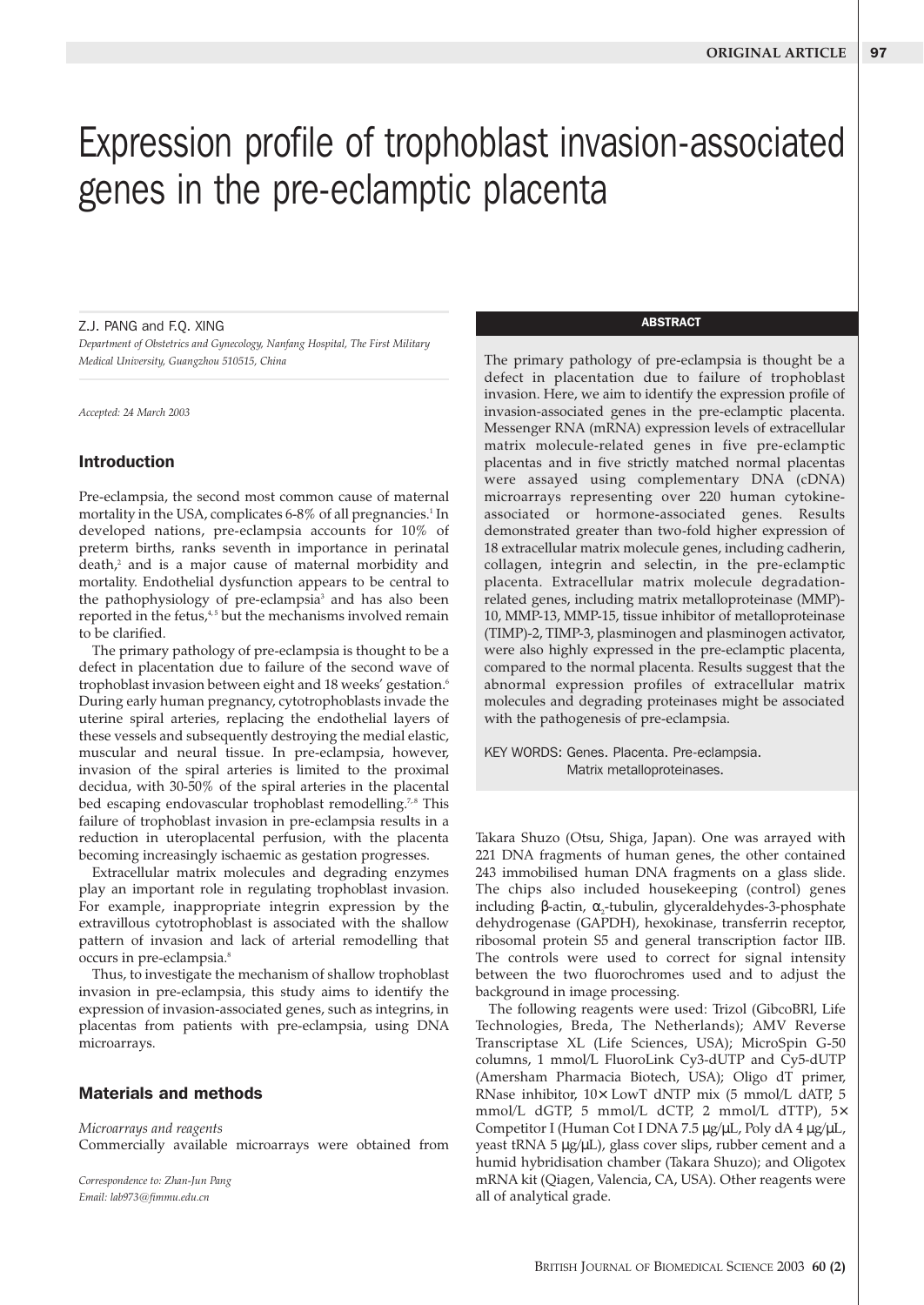#### *Tissue samples*

Placental tissue was collected from five normal pregnancies (>37 weeks gestational age) and five patients with preeclampsia. The latter patients were identified after 20 weeks' gestation with at least three new-onset symptoms including raised blood pressure ( $\geq 140/90$  mmHg), proteinuria ( $\geq 2+$ ) and oedema. Maternal consent was obtained according to Human Ethics Committee guidelines.

Patients in the two groups were strictly matched for age (24/25 years old), weight and body shape, and had no history of cardiovascular, renal or other hypertension-associated disease. Tissue blocks (1 cm cubes) were cut from the same place on the maternal face of each placenta. Chorionic villi were dissect from the blood vessels and connective tissue, stored in liquid nitrogen and used within a month.

#### *RNA isolation*

Total RNA was extracted from frozen villous tissues by a Trizol method described previously, $9$  but was further purified by a second phenol/chloroform extraction. Pelleted RNA was resuspended in diethylpyrocarbonate (DEPC) treated water. The *A*260/*A*280 ratio of the RNA sample was over 1.8. To assess quality, isolated RNA (1 mg/lane) was electrophoresed for 3 h at 50 V on a 1% agarose/formalin gel and stained with ethidium bromide. It appeared as two bright and clear bands, representing 28S and 18S ribosomal RNA (rRNA), respectively; the ratio of intensities being approximately 2 to 1. Total RNA samples from each of the five normal placentas and each of the five pre-eclampsia placentas were pooled separately. Messenger RNA (mRNA) was purified from the total RNA sample following instructions included with the Oligotex mRNA kit.

#### *Probe labelling and purification*

Fluorescence-labeled probes used in microarray analysis were prepared using a reverse transcription method. Reaction mixture containing 300 pmol oligo dT primer, 2 µg polyA+ RNA and DEPC-treated water was prepared to a total volume of 15 µL, incubated at 70˚C for 10 min and chilled on ice for 5 min. To the mixture was added 4 mL 10× AMV reaction buffer, 4 µL 10× LowT dNTP mix, 4 µL Cy3- or Cy5-dUTP (1 mmol/L) and 50 units of RNase inhibitor. Mixture volume was adjusted to 40 mL with DEPC-treated water. After adding 50 units of AMV Reverse Transcriptase XL, the mixture was incubated at 42˚C for 1 h. Additional 50 unit amounts of AMV Reverse Transcriptase XL were added, and the mixture was incubated for a further 1 h at 42˚C.

Reverse transcription was stopped by incubating the mixture at 70˚C for 10 min. Unincorporated fluorescencelabelled nucleotides were removed through a G50 Microspin column, following the manufacturer's instructions. The Cy3- and Cy5-labelled complementary DNA (cDNA) probes were mixed and further purified using phenol/chloroform/isoamyl alcohol. Finally, precipitated mixed cDNA probes were dissolved in the appropriate amount of hybridisation buffer (6× SSC, 0.2% SDS, 5× Denhardt's solution, 0.1 mg/mL denatured salmon sperm DNA).

#### *Hybridisation*

Microarray slides were placed in a Coplin jar containing 5× SSC, 0.1% SDS and 1% bovine serum albumin, and incubated at 65˚C for 2 h. The slides were then washed with

MilliQ water and isopropanol, and then air-dried. The Cy3 and Cy5-labelled probe mixture was heated at 95˚C for 3 min to denature it, then centrifuged at 12,000 ×*g* for 10 min at 25˚C. The labelled probe was then applied to a prehybridised microarray slide and placed in a sealed hybridisation chamber to which 20 mL water was added. The sealed chamber was placed in a 65˚C water bath and incubated for 12 h. The slide was removed from the chamber and placed in a staining dish containing low-stringency wash buffer consisting of 2× SSC and 0.2% SDS at 55˚C. The coverslip was removed gently while the slide was in the solution and agitated for 5 min. The wash step was repeated and followed by immersion in 2× SSC and 0.2% SDS at 65˚C for 5 min. Following a wash in 0.05× SSC at room temperature for 5 min, the slide was dried with compressed nitrogen gas and scanned immediately.

#### *Slide scanning*

An Affymetrix/GMS 418 scanner (Affymetrix, Santa Clara, CA, USA) was used to detect the fluorescence signal from Cy5 and Cy3 at 635 nm and 532 nm, respectively. Hybridised slides were scanned first in the Cy5 channel and then in the Cy3 channel.

#### *Data analysis*

Scanning data were analysed using the ImaGene 3.0 analysis programme. Background was calculated locally for each spot, and the background-subtracted hybridisation intensities for each spot were then calculated. Measured Cy5 and Cy3 values were normalised by reference to the housekeeping genes included on the slides. Mean intensities were used to calculate measured Cy3 to Cy5 ratio values to identify differentially expressed genes. A post-normalisation cut-off of a two-fold change in up- or down-regulation was applied to define differential expression.

## **Results**

## *Gene expression profile of pre-eclamptic placentas compared to normal placentas*

Expression of 464 genes was detected in normal and preeclamptic placental tissue using the DNA microarrays. Scatter diagrams (Figure 1a and 1b) illustrate the relative expression of Cy5 and Cy3 (Cy5 on the Y axis, Cy3 on the X axis). The 45˚ line indicates equal expression of the genes in both normal and pre-eclamptic placental tissue.

## *Expression profile of extracellular matrix molecule genes in pre-eclamptic placentas*

Expression of extracellular matrix molecule genes in normal and pre-eclamptic placentas, including cadherin, collagen, integrin and selectin, were analysed. Eighteen genes showed a more than two-fold up-regulation in the preeclamptic placental tissue, compared with the normal placental tissue. Four genes (GenBank accession numbers X63432, AF018081, AC002310 and AL161972) remained unchanged (Table 1).

## *Expression of extracellular matrix degrading*

*proteinase genes in pre-eclamptic placentas*

Among the genes detected by the DNA microarrays, several coded for matrix metalloproteinase (MMP) and tissue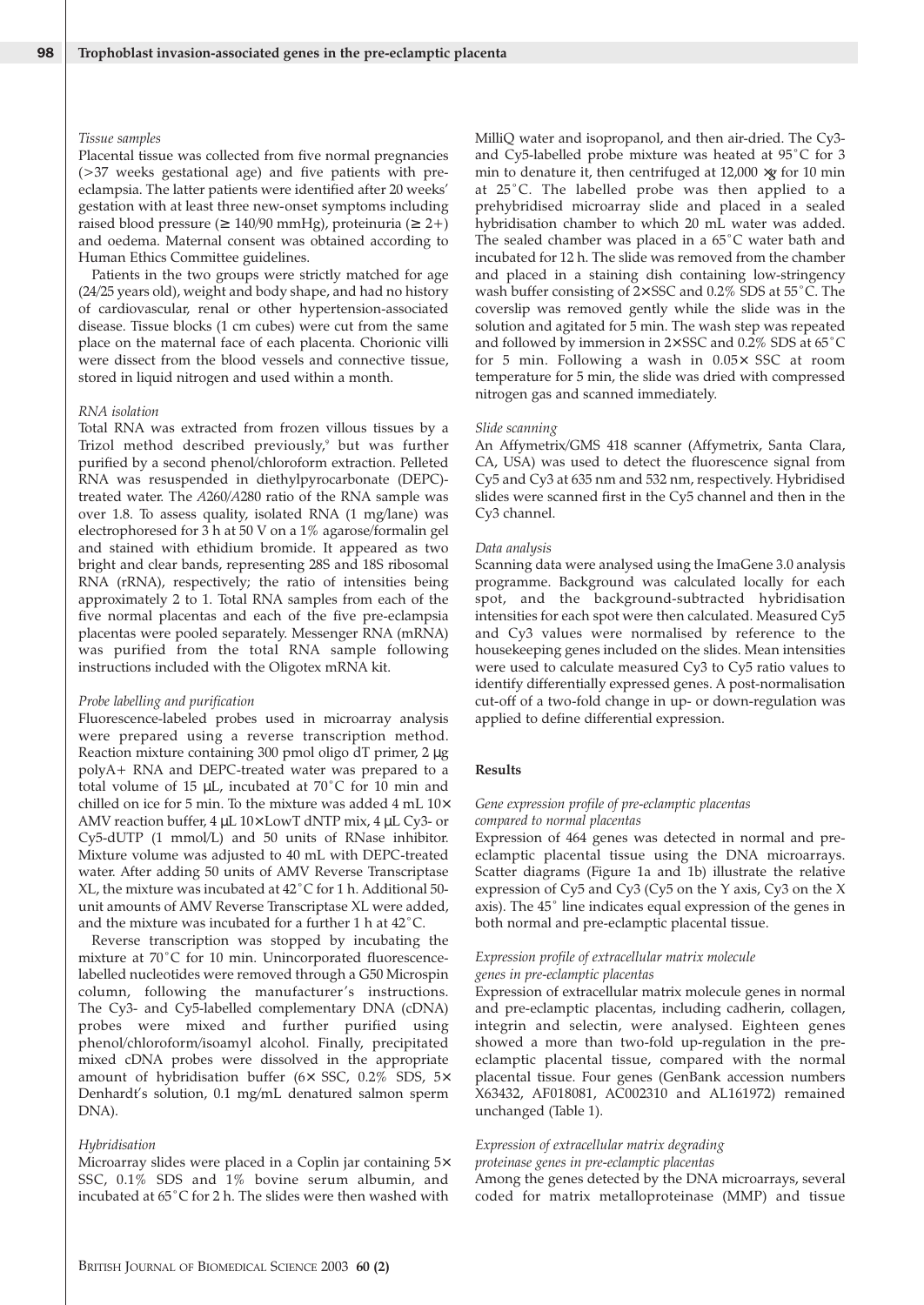

Fig. 1. Scatter plots of hybridising signals on gene chips: A) human cytokine, B) endocrine disruption study.

inhibitor of metalloproteinase (TIMP), which are associated with extracellular matrix degradation. Expression of MMP-10, MMP-13, MMP-15, plasminogen, plasminogen activator, TIMP-1, TIMP-2 and TIMP-3 were all higher in pre-eclamptic placental tissue than in normal placental tissue (Table 2).

### **Discussion**

In humans, trophoblast invasion into the decidualised endometrium and the inner third of the myometrium is of vital importance for both the anchoring of the placenta and connection with the maternal vascular system. This process is limited physically and restricted to the first 18 weeks of pregnancy.10, 11 During this process, trophoblasts come into contact with the spiral arteries and replace the endothelial cells.

Pre-eclampsia is characterised by restricted endovascular invasion, in which physiological changes within the spiral arterioles are confined to the decidual portion of the arteries. Thus, some 30-50% of the spiral arteries in the placental bed show no evidence of endovascular trophoblast invasion.<sup>12</sup>

Using immunohistochemical methods, Zhou *et al*. 13 showed that cytotrophoblasts adopt an adhesion-receptor profile similar to that of endothelial cells, including decreased expression of E-cadherin and integrin α1vβ4 (a laminin receptor), and increased expression of vascular endothelial cadherin (VE-cadherin), platelet-endothelial cell adhesion molecule-1 (PECAM-1), vascular endothelial cell adhesion molecule-1 (VECAM-1) and integrin  $\alpha 1v\beta 1$  (a fibronectin receptor). This might cause villous cytotrophoblasts to detach from their basement membrane and move into the fibronectin-rich matrix of the invasive cell columns.

In pre-eclampsia, however, the invading cytotrophoblasts express different adhesion molecules and integrins, thereby failing to adapt from an adhesion type that is characteristic of trophoblasts to one characteristic of endothelial cells.<sup>14</sup> Fisher *et al*. <sup>14</sup> showed that increased expression of integrin α1vβ1, which is a feature of invasive trophoblasts, is not found in trophoblasts isolated from pre-eclamptic patients and cultured *in vitro*.

The plasma contents of other extracellular matrix molecules are also changed in patients with pre-eclampsia. For example, elevated levels of cellular fibronectin and vascular cell adhesion molecule (VCAM) have been detected in the plasma of pre-eclamptic patients.<sup>10</sup> Plasma concentrations of L-selectin and P-selectin are also increased in patients with pre-eclampsia.15,16 Additionally, there is evidence to show that expression of intercellular adhesion molecule-1 (ICAM-1) is also changed.<sup>17</sup>

Results from the present study, using DNA microarrays, showed that many extracellular matrix molecule genes, including cadherin, collagen, integrin, selectin and VCAM, are up-regulated in pre-eclamptic placental tissue. This indicates that the placenta might be an important source of the adhesion molecules that are increased in the plasma of patients with pre-eclampsia. Abnormal expression of some cadherin and integrin profiles, and possibly the collagen, selectin and VCAM profiles, are thought to be associated with the shallow trophoblast invasion that is a feature of preeclampsia. However, in the present study, not all integrin or adhesion molecule expression was changed in pre-eclamptic placental tissue, suggesting that some are not involved in the shallow trophoblast invasion or the pathogenesis of preeclampsia.

Extracellular matrix-degrading enzymes also play an important role in placentation and may participate in the development of pre-eclampsia. Trophoblasts facilitate invasion by secreting proteinase,<sup>18</sup> and serine protease, cathepsin and metalloproteinase have been implicated in the invasion process. MMPs, also called matrixins, are a family of human zinc-dependent endopeptidases capable of degrading all components of the extracellular matrix (ECM). Members of the MMP family can be classified, according to their substrate specificity and structure, into four subgroups.19 Gelatinases (MMP-2 and MMP-9) digest collagen type IV (the major constituent of basement membranes) and denatured collagen (gelatin); collagenases (MMP-1, -8, -13) digest collagen types I, II, III, VII and X; and stromelysins (MMP-3, -7, -10, -11 and -12) digest collagen types IV, V, VII, as well as laminin, fibronectin, elastin, proteoglycans and gelatin. The substrate of the membranetype metalloproteinases (MMP-14, -15, -16) is essentially proMMPs.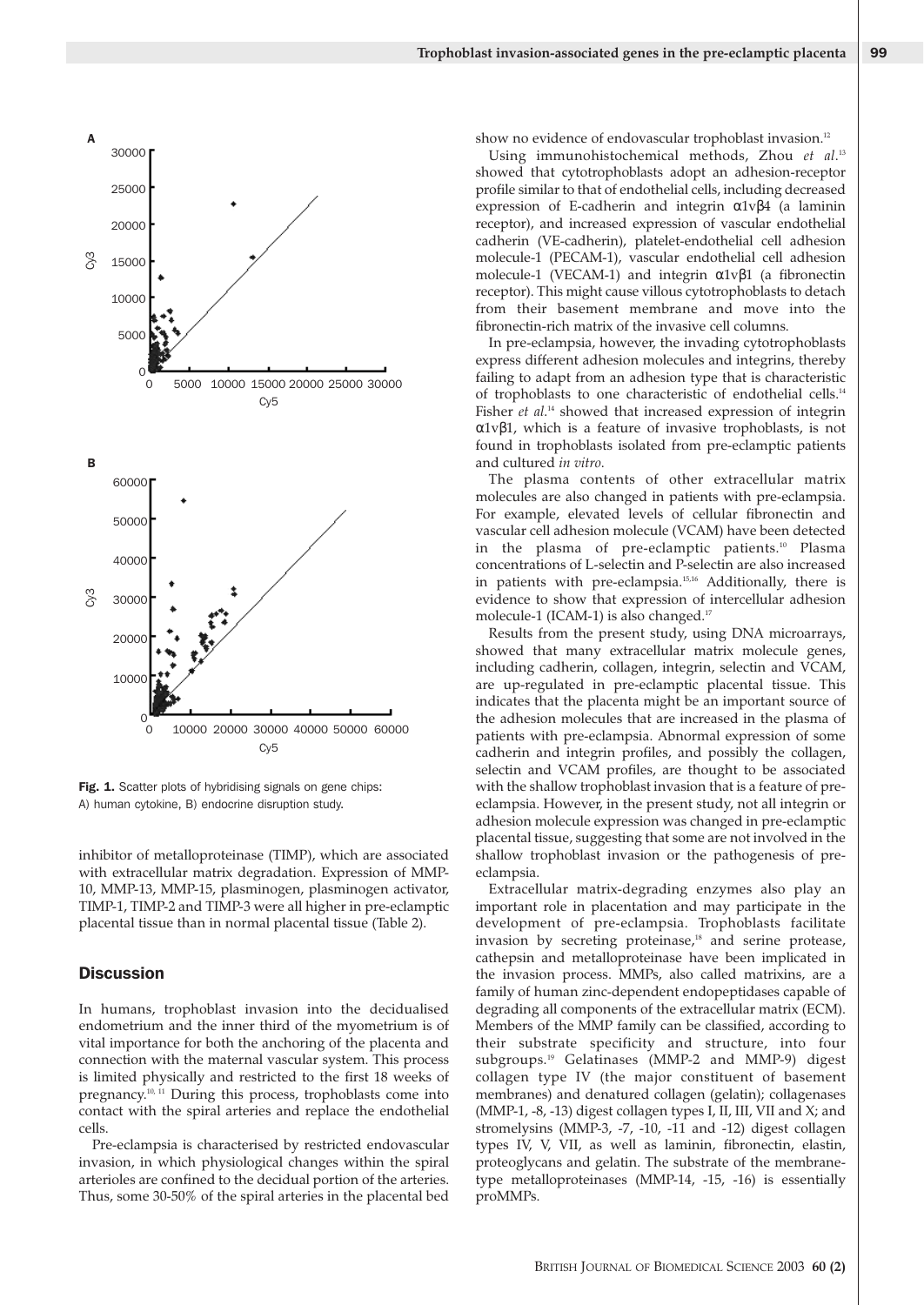| <b>GenBank</b><br>Accession | <b>UniGene</b><br><b>Build 116</b> | Gene name                                                                                                | Cv3      | Cv5      | Cy3/Cy5  |
|-----------------------------|------------------------------------|----------------------------------------------------------------------------------------------------------|----------|----------|----------|
| Z13009                      | 194657                             | Cadherin 1, E-cadherin (epithelial)                                                                      | 5450.89  | 1391.85  | 3.916296 |
| S42303                      | 161                                | Cadherin 2, N-cadherin (neuronal)                                                                        | 1059.68  | 222.5    | 4.762613 |
| AF044209                    | 75929                              | Cadherin 11 (OB-cadherin, osteoblast)                                                                    | 3693.52  | 414.16   | 8.918094 |
| X63432                      |                                    | Cadherin 11 (OB-cadherin, osteoblast)                                                                    | 10592.51 | 9321.84  | 1.136311 |
| AF018081                    | 178452                             | Catenin (cadherin-associated protein), alpha 1 (102 kDa)                                                 | 263.74   | 258.86   | 1.01886  |
| X87838                      | 171271                             | Catenin (cadherin-associated protein), beta 1 (88 kDa)                                                   | 2020.96  | 305.79   | 6.608979 |
| M84349                      | 119663                             | CD59 antigen p18-20 (antigen identified by monoclonal<br>antibodies 16.3A5, EJ16, EJ30, EL32 and G344)   | 11211.93 | 2391.99  | 4.68728  |
| J03464                      | 179573                             | Collagen, type I, alpha 2                                                                                | 19897.45 | 3860.86  | 5.153631 |
| X68742                      | 116774                             | Integrin, alpha 1                                                                                        | 2172.41  | 134.38   | 16.16618 |
| M59911                      | 265829                             | Integrin, alpha 3 (antigen CD49C, alpha 3 subunit<br>of VLA-3 receptor)                                  | 1006.67  | 296.96   | 3.389918 |
| AF032108                    | 74369                              | Integrin, alpha 7                                                                                        | 908.11   | 211.27   | 4.298353 |
| D25303                      | 222                                | Integrin, alpha 9                                                                                        | 1413.55  | 54.97    | 25.71501 |
| AC002310                    | 174103                             | Integrin, alpha L (antigen CD11A (p180), lymphocyte<br>function-associated antigen 1; alpha polypeptide) | 548.00   | 361.16   | 1.517325 |
| M14648                      | 118512                             | Integrin, alpha V (vitronectin receptor, alpha polypeptide,<br>antigen CD51)                             | 6935.94  | 439.99   | 15,76388 |
| M24283                      | 168383                             | Intercellular adhesion molecule 1 (CD54), human rhinovirus receptor                                      | 1677.35  | 79.2     | 21.17867 |
| AL161972                    | 83733                              | Intercellular adhesion molecule 2                                                                        | 1948.37  | 1488.51  | 1.308939 |
| L34657                      | 78146                              | Platelet/endothelial cell adhesion molecule (CD31 antigen)                                               | 21363.40 | 10604.15 | 2.014628 |
| AL021940                    | 89546                              | Selectin E (endothelial adhesion molecule 1)                                                             | 2613.97  | 169.4    | 15,43077 |
| M25280                      | 82848                              | Selectin L (lymphocyte adhesion molecule 1)                                                              | 2052.02  | 230.78   | 8.891681 |
| NM 003005                   | 73800                              | Selectin P (granule membrane protein 140 kDa, antigen CD62)                                              | 441.99   | 130.01   | 3.399685 |
| M73255                      | 109225                             | Vascular cell adhesion molecule 1                                                                        | 2032.56  | 51.36    | 39.57475 |
| X51521                      | 155191                             | Villin 2 (ezrin)                                                                                         | 10386.46 | 3973.68  | 2.613815 |
| Z19554                      | 2064                               | Vimentin                                                                                                 | 42796.54 | 6510.42  | 6.573544 |

Table 1. Expression of extracellular matrix molecule genes in pre-eclamptic placentas compared to normal placentas

Table 2. Expression of extracellular matrix degrading proteinase genes in pre-eclamptic placentas compared to normal placentas

| GenBank<br>Accession | <b>UniGene</b><br><b>Build 116</b> | Gene name                                                                                           | C <sub>V</sub> 3 | Cv <sub>5</sub> | Cy3/Cy5  |
|----------------------|------------------------------------|-----------------------------------------------------------------------------------------------------|------------------|-----------------|----------|
| X07820               | 2258                               | Matrix metalloproteinase 10 (stromelysin 2)                                                         | 983.48           | 62.21           | 15,80909 |
| X75308               | 2936                               | Matrix metalloproteinase 13 (collagenase 3)                                                         | 283.32           | 8.06            | 35.15092 |
| Z48482               | 80343                              | Matrix metalloproteinase 15 (membrane-inserted)                                                     | 1647.43          | 71.76           | 22,95753 |
| L07899               | 75576                              | Plasminogen                                                                                         | 301.24           | 150.4           | 2.002909 |
| U09937               | 179657                             | Plasminogen activator, urokinase receptor                                                           | 330.57           | 52.21           | 6.33155  |
| X03124               | 5831                               | Tissue inhibitor of metalloproteinase 1<br>(erythroid potentiating activity, collagenase inhibitor) | 581.39           | 141.13          | 4.119568 |
| AL110197             | 6441                               | Tissue inhibitor of metalloproteinase 2                                                             | 5408.86          | 1609.5          | 3.360589 |
| U44385               | 267585                             | Tissue inhibitor of metalloproteinase 2                                                             | 3069.26          | 1555.81         | 1.972774 |
| AL023282             | 245188                             | Tissue inhibitor of metalloproteinase 3<br>(Sorsby fundus dystrophy, pseudoinflammatory)            | 7003.26          | 2651.58         | 2.641169 |

Most MMPs are secreted as inactive proenzymes (proMMPs), which are activated in extracellular compartments. Several enzymes are capable of activating proMMPs, the most prominent being plasmin. The activity of MMPs in the extracellular space can be specifically inhibited by tissue inhibitors of metalloproteinases (TIMPs),

which bind specifically to the highly conserved zinc binding site of active MMPs at molar equivalence. The TIMP family consists of four structurally related members (TIMP-1, -2, -3 and -4). MMP-2 and MMP-9 are closely associated with the regulation of trophoblast invasion and are thus involved in the pathogenesis of pre-eclampsia.<sup>20</sup>